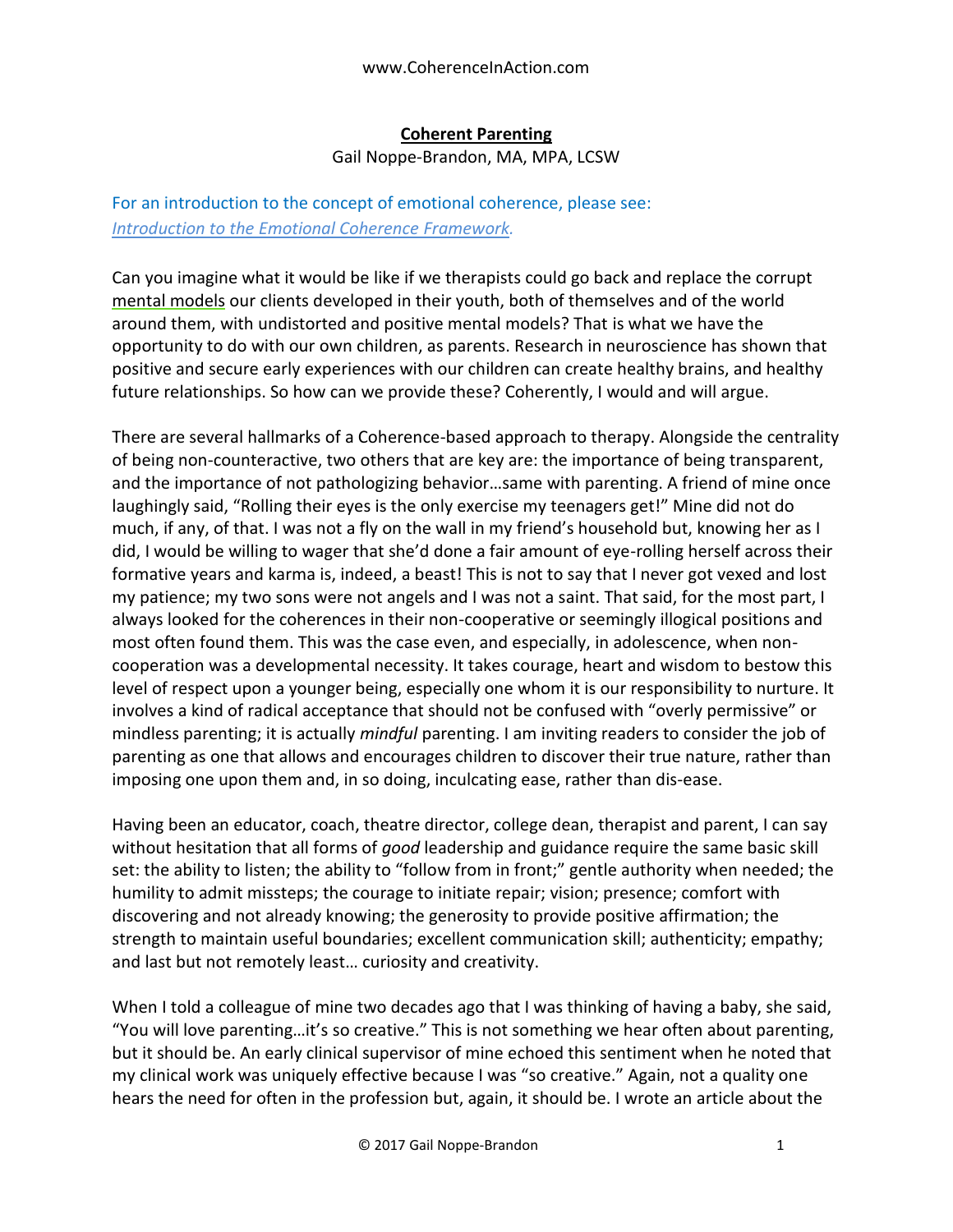importance of creativity in clinical work, [\(The Neuropsychotherapist, October 2016\)](https://static1.squarespace.com/static/50ec5007e4b0913e9987a1bd/t/57fc6b83725e25bf8061a132/1476160393874/TNPTVol4Issue10pp18-31.pdf), using the research findings of psychologist Mihaly Czikszentmihalyi in his seminal work *Creativity,* in order to demonstrate that the key ingredient shared by all creatives was "curiosity". Childhood is the peak time for curiosity, when everything is new. As poet Grace Gluck has so beautifully said: "We look at the world once, in childhood… the rest is memory." This is what the Buddha realized when he had the epiphany of Beginner's Mind. For parents, our sacred job is to be mindful of what those first looks, and feelings, are experiencing, and what meanings are being made of them.

As a narratologist, I have come to know well that when early narratives are made coherent and held in the light of day—without shame—"big T" trauma can be healed, and much ordinary trauma can be avoided. This kind of overt meaning-making requires parents to think, feel, and love out loud, which is uncomfortable for those who believe that holding information close provides the power base of strong parenting, as well as for those who are not comfortable with their own stories. Neuropsychologist Dan Siegel astonishingly asserts in his book *Mind* that a child cannot have a truly secure attachment to a parent if that parent hasn't come to terms with, and shared, the story of his or her own childhood. In other words, without this shared narrative, parents remain something of a stranger, to themselves and to their children. This kind of transparency is not necessarily natural to most people in guiding or helping positions of *any* kind. When I train therapists to help their clients shape coherent narratives, I am always encouraging them to share all of their insights, confusions, worries, discomforts and hypotheses about the clients' sharings as they go. It is not an impulse that is comfortable to most of them. Nor is it for parents. When clients tell me about the ways in which they press their power on their teenaged children or, conversely, withhold their own feelings of helplessness and fear, I hear the seeds of power struggle and I know they are headed for trouble.

It always seems counterintuitive, at first, for parents to imagine telling their son or daughter that they are not sure how to proceed in the face of destructive behavior, as if this admission will topple the already fragile balance of power in the home. However, it is that very vulnerability that will open the door to a collaboration between parent and child; one that will bestow agency on the budding adult and help relieve the burden on the beleaguered parent, who is both dizzy from surfing the waves of hormonal seas and exhausted from being alternately pulled in and pushed away. It's a tough time for everyone, not unlike the infamous "terrible twos" of their shared yesteryear, and while parents have the responsibility to keep their minors safe, emotional safety also matters, which involves having a say in one's own destiny and an expertise in one's own persona.

As irrational as the immature and inexperienced brain may appear, unless a young person is, in fact, delusional, there is almost always coherence to the actions and reactions he or she brings. That is not to say that these actions and reactions are always *rational*, but they are almost always *coherent*, and that is what a mindful and attuned parent must ferret out and then help the child to parse. For example, when a child consistently pretends to be sick in order to stay home from school, this is typically termed "school refusal" and seen as a disorder. Traditionally,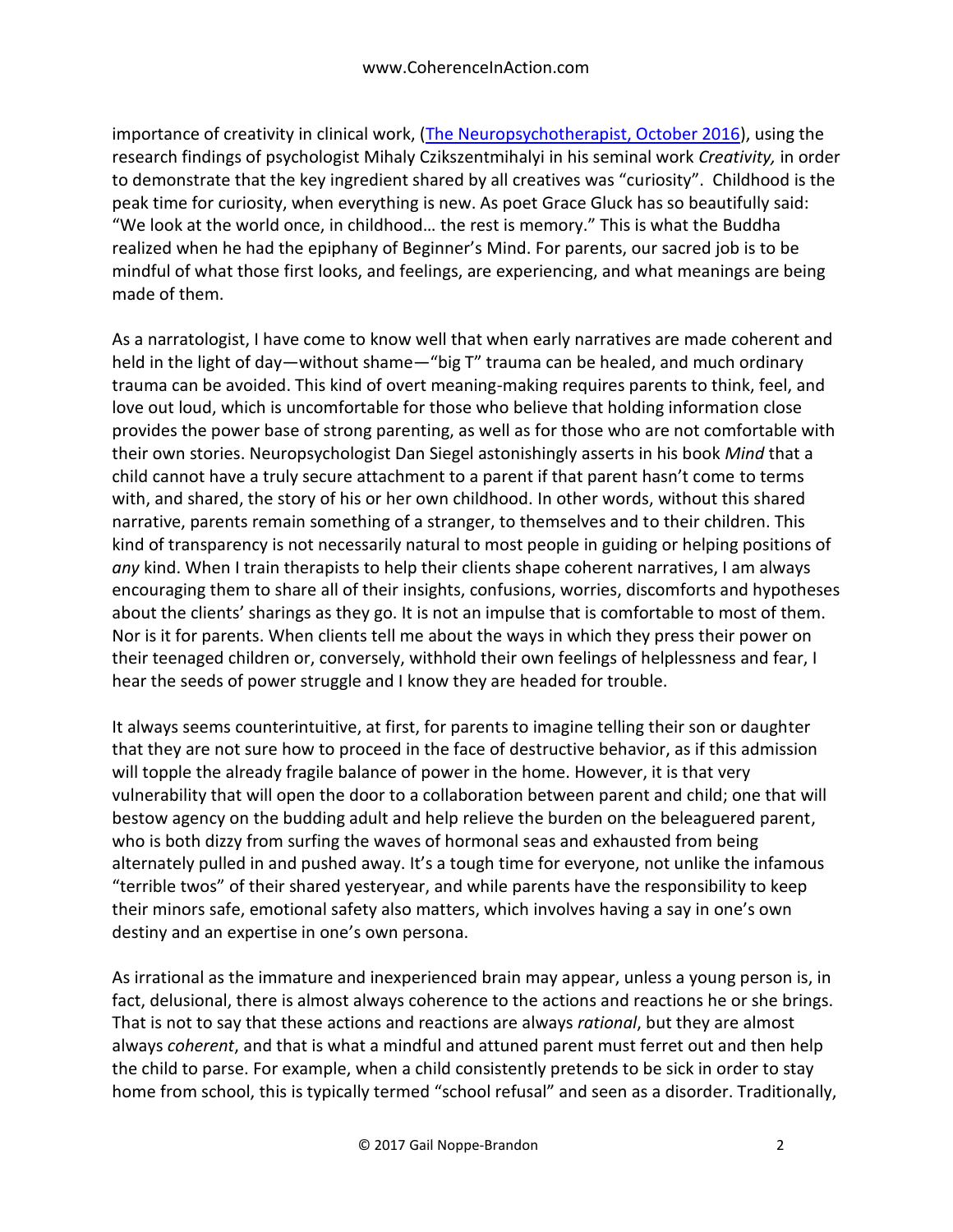school refusal has been treated with a "sticks and carrots" approach; that is, the child is punished for malingering and rewarded for going. In Coherence parlance, that would be considered *counteractive*. *Why*, the parent must wonder out loud instead, *is my child going to such lengths to avoid doing what he or she is supposed to be doing?* This is delicate business, not just for the legality of truancy issues, but because children are not always conscious of their aversive feelings about school (or anything else they may wish to avoid), and/or may feel great shame about it. This is where the effort to not pathologize must be most acute. If the parents themselves disliked school, and most of us have in some way, at *some* point, they might share this to help normalize the behavior. If the parent has some notion of *why* the child dislikes going to school (perhaps he or she has a learning difference; is shy and has trouble speaking publicly; is perfectionist by nature and feels keen pressure not to fail; is in the minority in some way; has lost a friend recently; is intimidated by a teacher; has some situation at home that is worrisome and which he or she is loath to let out of sight, etc.), it would be useful to float out a theory about how this would make it *understandably difficult* to want to go there… for anyone. Once feeling felt, heard, and understood ensues, the doors to relationality are open. If the reasons for the avoidance are completely unknown, discovery work can then be done without hostility or defensiveness on either part.

A good part of the challenge in parenting coherently is that children traditionally have so much less agency than adults do to make *different choices*. In the above example, *we* can quit jobs…*they* must go to school. That said, they could have a different teacher, a different school, home-school even, if need be. In my experience, with my own children and those of my clients, they are far more likely to explore and face difficulties if they feel understood and if there is the space to seek a different path if needed. If we notice out loud that their aversions might, in fact, be in response to real stressors or wrongness of fit, rigidity eases and terror diminishes. In the case above, a child's behavior might be telling the parent that he or she is being mistreated at school, is in the wrong school, or simply needs more time for privacy and solitude, or needs more time with the parent. If this is handled only as a conduct disorder, a matter of truancy, the seeds of a much larger problem are being unwittingly sown.

In coherent parenting, as in Coherence-based therapy, symptoms (I prefer terms like stuckness or hindrances) must be looked at with curiosity and creativity, not as problems but as urgently necessary *solutions* to some problem greater than the hindrance itself. That is, a child might much prefer being a truant in the safety of home to being bullied at school, despite the inherent shame and incipient consequences. Once the real problem is discovered, alternate solutions—and concomitant juxtapositional learnings—can be accessed. For example, if school feels like a dangerous place, an advocate can be appointed; a new school can be sought; peace can be made with an offending party; or new skills of self-advocacy can be taught and practiced. Sadly, it never gets to this point in many homes, where children are simply forced into doing what parents or society expects of them. This kind of forcing used to be thought of as *case-hardening* or *preparing good citizens*. And, in a totalitarian society it would be. In cultures that prize individualism, entrepreneurialism, and wellbeing, it is ludicrous to imagine that we